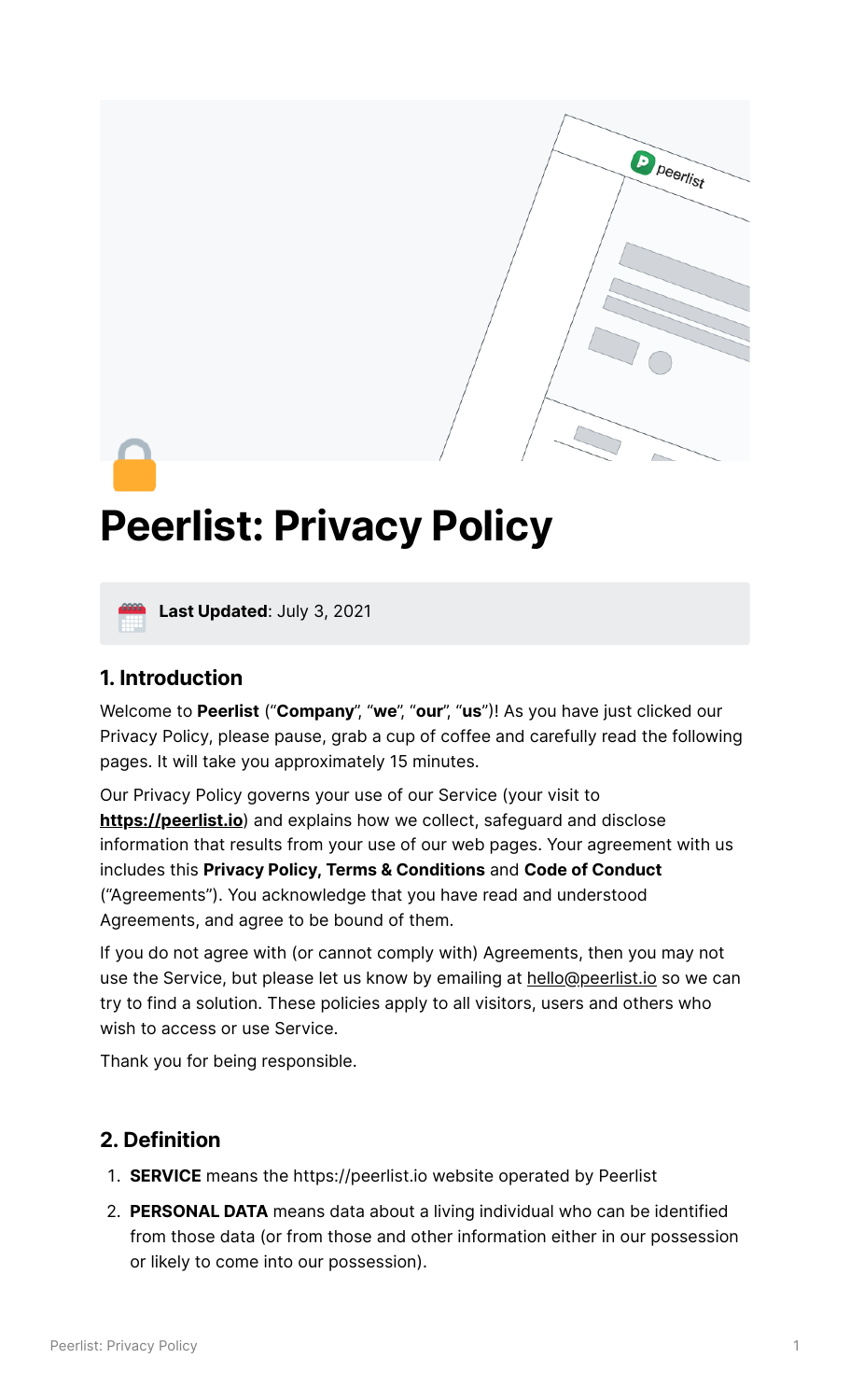- **USAGE DATA** is data collected automatically either generated by the use of Service or from the Service infrastructure itself (for example, the duration of a page visit).
- **COOKIES** are small files stored on your device (computer or mobile device).
- **DATA CONTROLLER** means a natural or legal person who (either alone or jointly or in common with other persons) determines the purposes for which and the manner in which any personal data are, or are to be, processed. For the purpose of this Privacy Policy, we are a Data Controller of your data.
- **DATA PROCESSORS OR SERVICE PROVIDERS** means any natural or legal person who processes the data on behalf of the Data Controller. We may use the services of various Service Providers in order to process your data more effectively.
- **DATA SUBJECT** is any living individual who is the subject of Personal Data.
- **THE USER** is the individual using our Service. The User corresponds to the Data Subject, who is the subject of Personal Data.

#### **3. What information Peerlist collects and Why**

In order to give you the best possible experience using Peerlist, we collect information from your interactions with our network. We use common internet technologies, such as cookies and web server logs. We collect this basic information from everybody, whether they have an account or not.

The information we collect about all visitors to our website includes (not limited to):

- 1. The visitor's device and browser type (to understand device form factor)
- 2. Referring site
- 3. Geolocation
- The date and time of each visitor request
- We also collect potentially personally identifying information like Internet Protocol (IP) addresses.

We use this information to:

- 1. Provide, test, improve and personalise Peerlist Services
- 2. Fight spam and other forms of abuse
- Generate aggregate, non-identifying information about how people use Peerlist Services.

In order for you to create an account on Peerlist and use our Services, we need to collect and process certain information. Depending on your use of the Services, that may include:

• Includes but not limited to Email, first name, last name, website address, mail address, mobile number, location, pronouns, social media links, work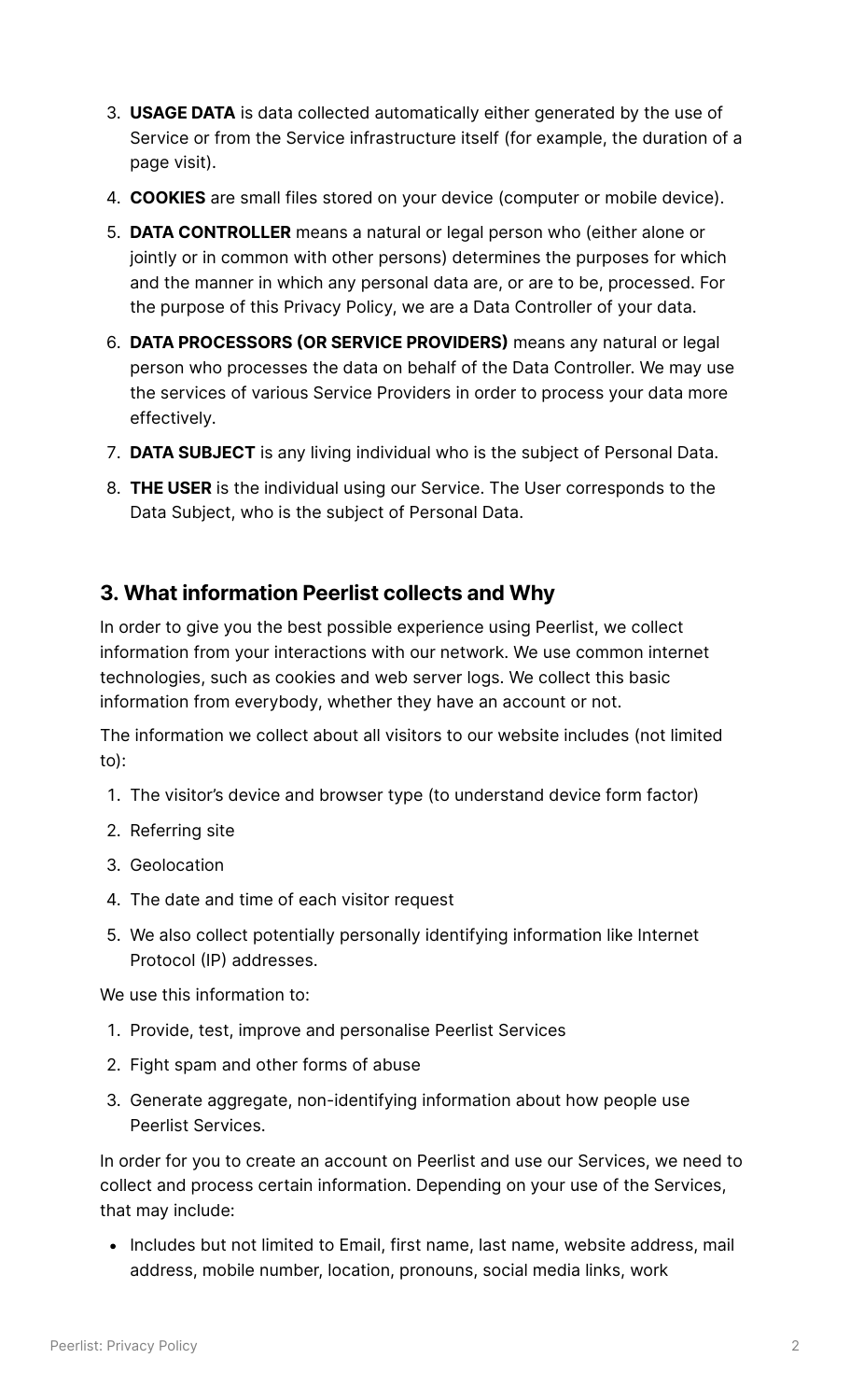experience, education, certifications, community work, skills, etc.

- Communications you send to us (for example, when you ask for support, send us questions or comments, or report a problem);
- Information that you submit on or to Peerlist in the form of reactions, comments, or messages to other users;
- **Google/Gmail**: The email address associated with your Google/Gmail account, if you choose to sign up using your Google/Gmail credentials. Peerlist will also request permission to access additional information (these permissions are governed by Google's/Gmail's privacy policies and can be managed through your Google/Gmail privacy settings).
- **GitHub**: The email address or username associated with your GitHub account, if you choose to embed/integrate your GitHub repositories and contribution on the Portfolio section of your Peerlist profile. Peerlist will also request permission to access additional information (these permissions are governed by GitHub's privacy policies and can be managed through your GitHub privacy settings). We never post anything to your GitHub.
- **Dribbble**: The email address or username associated with your Dribbble account, if you choose to embed/integrate your Dribbble shots on the Portfolio section of your Peerlist profile. Peerlist will also request permission to access additional information (these permissions are governed by Dribbble's privacy policies and can be managed through your Dribbble privacy settings). We never post anything to your Dribbble without your permission.
- **Medium**: The email address or username associated with your Medium account, if you choose to embed/integrate your Medium articles on the Portfolio section of your Peerlist profile. Peerlist will also request permission to access additional information (these permissions are governed by Medium's privacy policies and can be managed through your Medium privacy settings). We never post anything to your Medium without your permission.
- You also have the option to give us more information if you want to, and this may include "User Personal Information."
- We will retain your Personal Data only for as long as is necessary for the purposes set out in this Privacy Policy. We will retain and use your Personal Data to the extent necessary to comply with our legal obligations (for example, if we are required to retain your data to comply with applicable laws), resolve disputes, and enforce our legal agreements and policies.

#### **4. Information Disclosure**

We do not share, sell, rent, or trade User Personal Information with third parties for commercial purposes.

We do share certain aggregated, non-personally identifying information with others about how our users, collectively, use Peerlist. For example, we may share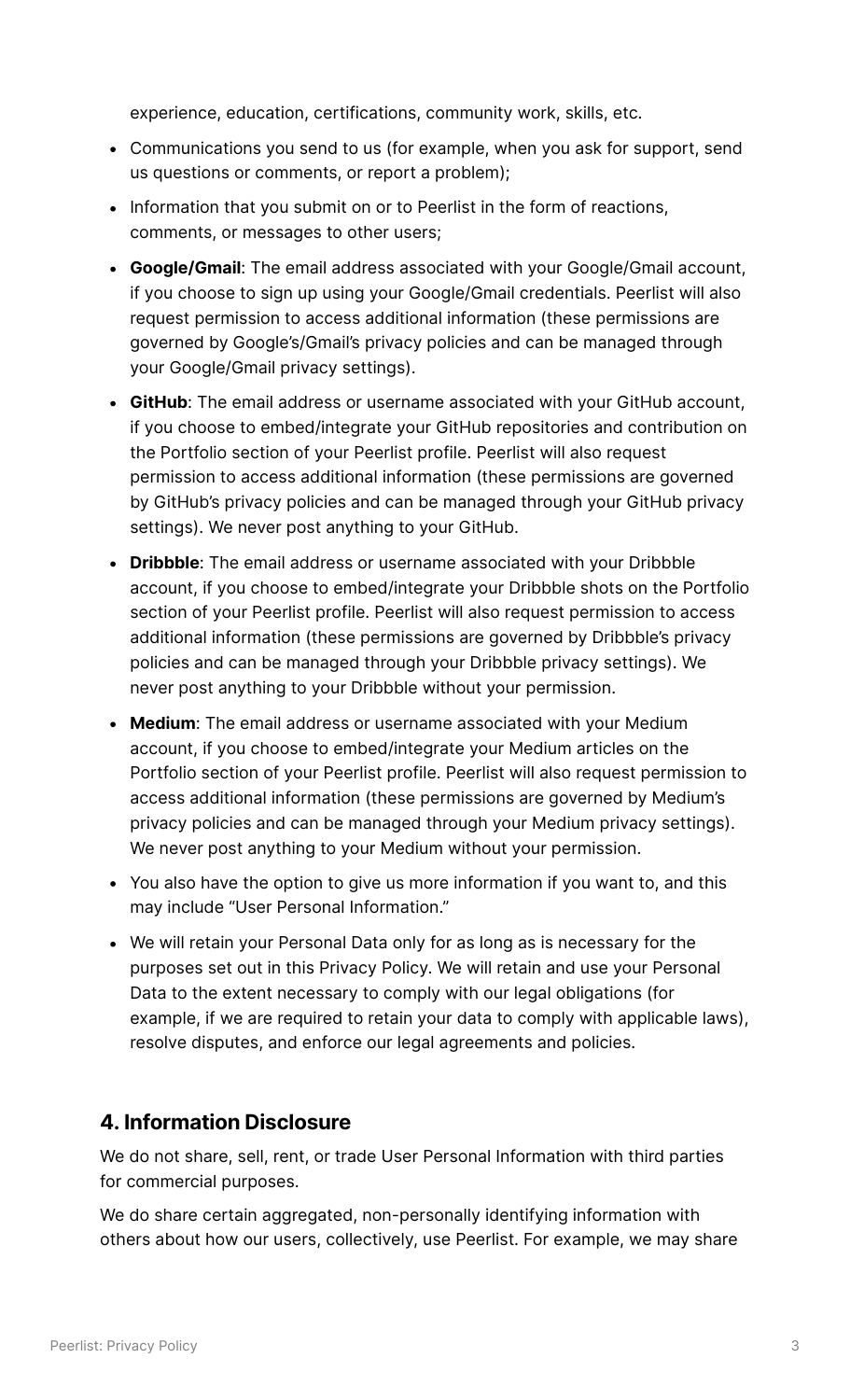information pertaining to the popularity of different programming languages, tools and technologies.

We may use User Personal Information with your permission, so we can perform services you have authorised.

We may share User Personal Information with a limited number of third party vendors who process it on our behalf to provide or improve our service, and who have agreed to privacy restrictions similar to our own Privacy Statement. Our third party vendors are listed below.

- **Personal data**: All the personally identifiable information like email, mobile, address, etc is treated as sensitive data and will be protected with highest priority. It will be displayed on your profile only if you explicitly choose to display it on your profile from Settings > Privacy > Contact info.
- **Public data**: Information related to portfolio and resume you add on Peerlist profile (except personal data mentioned above) is publicly available information and will be treated accordingly. Following info which will be publicly available:
	- Your name
	- 2. Bio
	- 3. Tools & Technologies
	- 4. Public repositories on Github
	- 5. Medium articles
	- 6. Dribbble shots
	- Work experience
	- 8. Education
	- 9. Certification
	- 10. Community work

# **5. Third-Party Vendors**

We may share your account information with third parties in some circumstances, including:

- 1. with your consent;
- 2. to a service provider or partner who meets our data protection standards;
- 3. for survey or research purposes, after aggregation, anonymization, or pseudonymization;
- when we have a good faith belief it is required by law, such as pursuant to a subpoena or other legal process;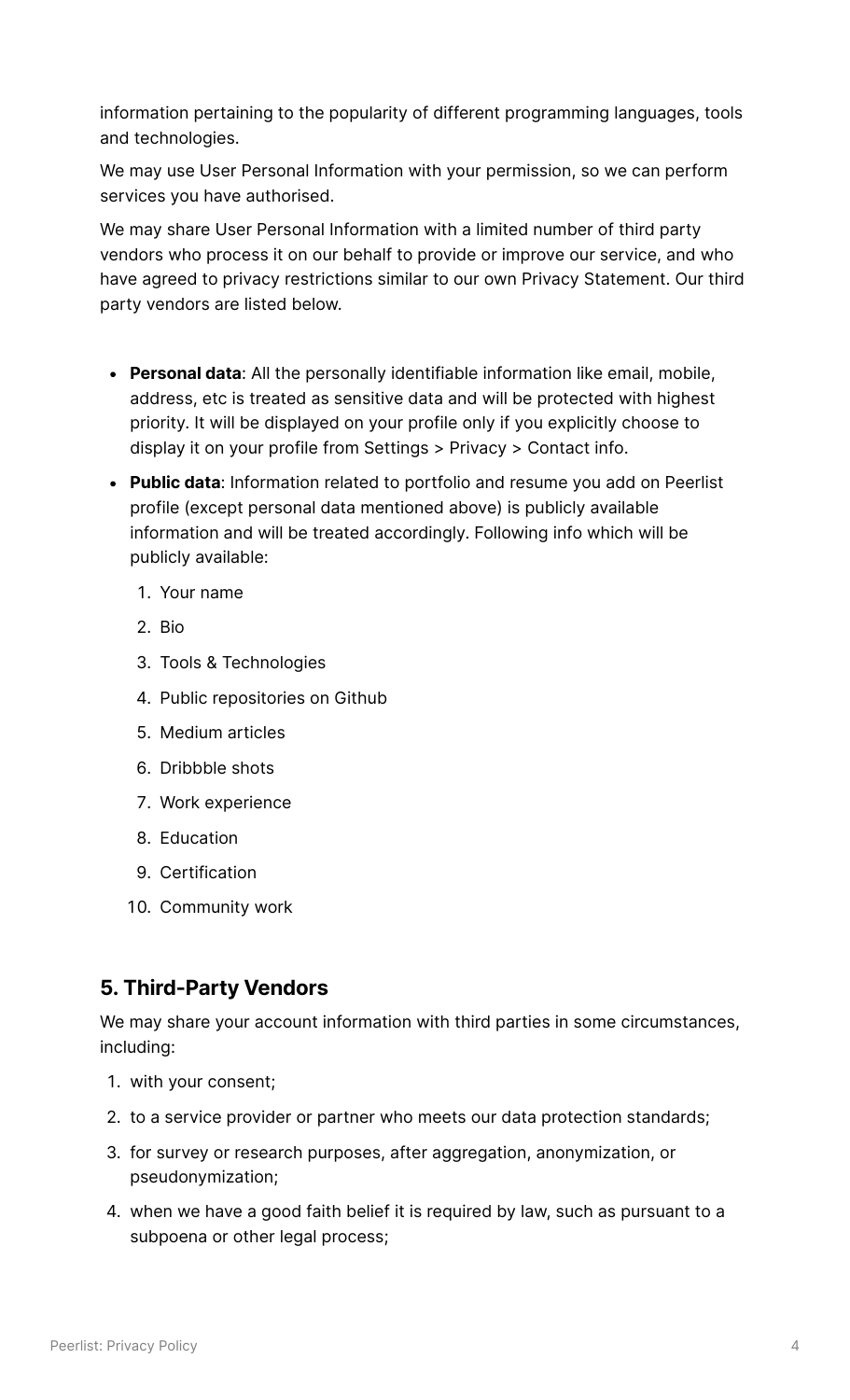when we have a good faith belief that doing so will help prevent imminent harm to someone.

#### **6. Data Storage**

Peerlist uses third-party vendors and hosting partners for hardware, software, networking, storage, and related technology we need to run Peerlist. By using Peerlist Services, you authorize Peerlist to transfer, store, and use your information in India and any other country where we operate. All service providers and third-party vendors are required to meet our data protection standards.

#### **7. Site monitoring**

Peerlist uses a variety of third-party services to diagnose errors and improve the performance of our site. We aim to minimize the amount of personal information shared, but the information may include your IP address or other identifying information. All service providers and third-party vendors are required to meet our data protection standards.

#### **8. Payment processing**

Peerlist does not process payments directly — we rely on third-party services such as Stripe, Razorpay and Paypal to receive payments and store any payment information.

# **9. Third-Party Embeds**

Some of the content that you see displayed on Peerlist is not hosted by Peerlist. These "embeds" are hosted by a third party and embedded in Peerlist. For example YouTube videos, Codepens, Twitter tweets, Dribbble shots, Medium Posts or GitHub code (contribution graph, publicly visible repositories) that appear within a Peerlist profile, pages or posts. These files send data to the hosted site just as if you were visiting that site directly (for example, when you load a Peerlist profile with GitHub embedded in it, GitHub receives data about your activity). Peerlist does not control what data third parties collect in cases like this, or what they will do with it. Third-party embeds on Peerlist are not covered by this privacy policy; they are covered by the privacy policy of the third-party service. Be mindful when interacting with these services.

#### **10. Tracking & Cookies**

We use browser cookies and similar technologies to recognize you when you return to our Services. Third-party vendors may also use cookies for various reasons.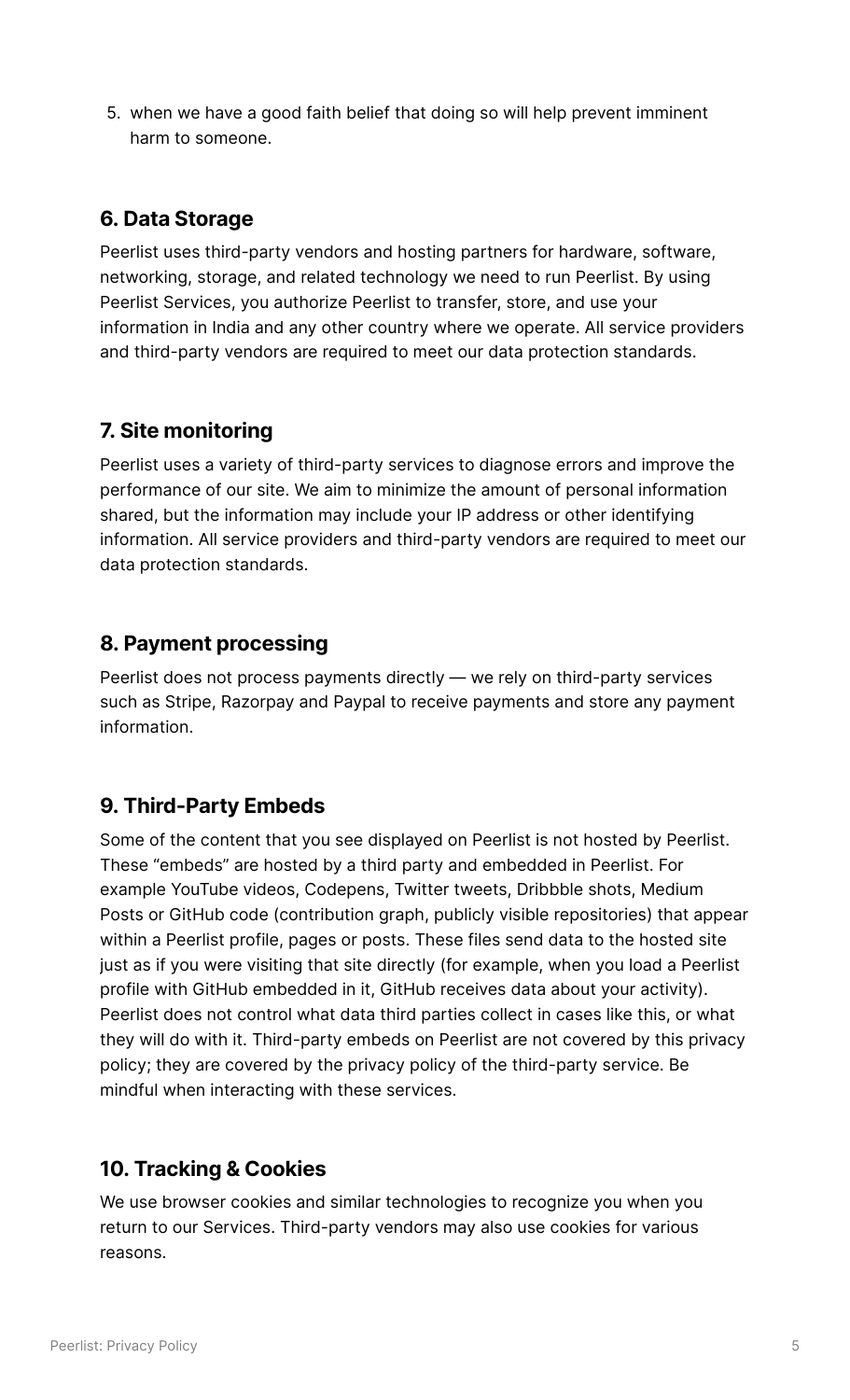Peerlist uses a specific cookie in order to facilitate the use of Google Universal Analytics for users logged-in to the Applications or the Platforms ("Logged-In User). If you are a Logged-In User, Peerlist may use your Peerlist user ID in combination with Google Universal Analytics and Google Analytics to track and analyze the pages of the Services you visit. We do this only to better understand how you use the Website and the other Services, with a view to offering improvements for all Peerlist users; and to tailor our business and marketing activities accordingly, both generally and specifically to you. Google Analytics cookies do not provide Peerlist with any Personal Information. You can prevent Google Analytics from recognizing you on return visits to this site by disabling cookies on your browser.

You may opt-out of this feature by installing the Google Analytics Opt-out Browser Add-on, by setting your web browser to refuse cookies, or by setting your browser to alert you when cookies are being sent. If you do so, note that some parts of the Site may not function properly.

# **11. Data Security**

We use encryption (HTTPS/TLS) to protect data transmitted to and from our site. However, no data transmission over the Internet is 100% secure, so we can't guarantee security. You use the Service at your own risk, and you're responsible for taking reasonable measures to secure your account.

# **12. Administrative Emails from Peerlist**

Sometimes we'll send you emails about your account, service changes or new policies. You can't opt-out of this type of "transactional" email (unless you delete your account).

When you interact with a transactional email sent from Peerlist (such as opening an email or clicking on a particular link in an email), we may receive information about that interaction.

#### **13. Non-administrative Emails from Peerlist**

Upon creating a Peerlist account, you will opt into the Peerlist Newsletter and another non-administrative email. Your email address and user profile information may be stored by a third-party email provider such as MailChimp or Amazon SNS. You can opt-out of non-administrative emails such as digests, newsletters, and activity notifications through your account's "Notification Settings" page and at the link of the footer in any non-administrative email you receive from us.

When you interact with a non-administrative email sent from Peerlist (such as opening an email or clicking on a particular link in an email), we may receive information about that interaction.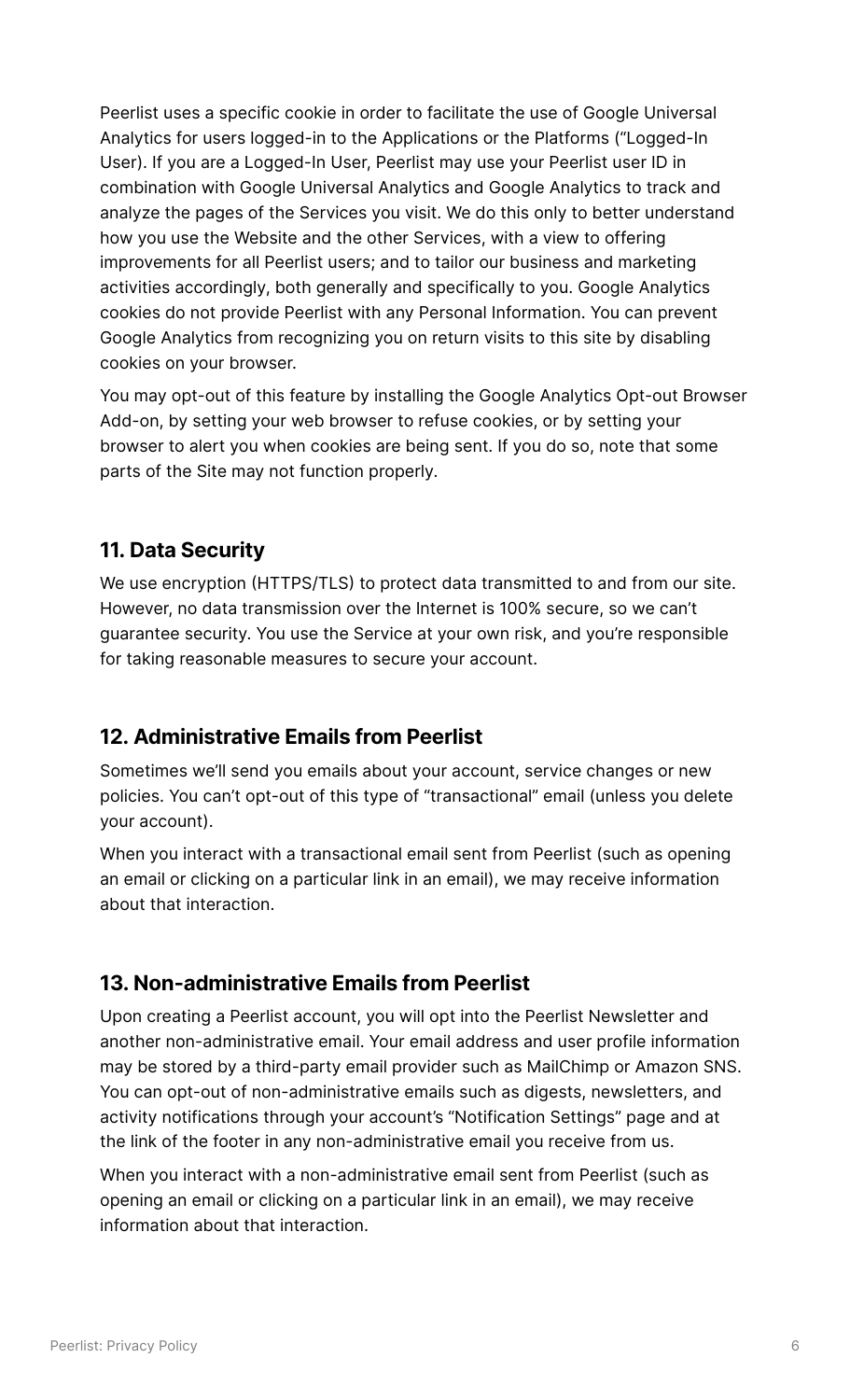# **14. Deleting Your Personal Information**

You can delete your account from Settings > Account by yourself. You may request deletion of your personal information and account by emailing [support@peerlist.io](mailto:support@peerlist.io) Make sure the request sent for deletion is from a registered email id associated with the Peerlist account.

To protect information from accidental or malicious destruction, we may maintain residual copies for a brief time period. But, if you delete your account, your information and content will be unrecoverable after that time.

# **15. Data Portability**

If you would like to request a copy of your user data, you can get that from Settings > Privacy > Account Data

# **16. Business Transfers**

If we are involved in a merger, acquisition, bankruptcy, reorganization or sale of assets such that your information would be transferred or become subject to a different privacy policy, we'll notify you in advance of any such change.

### **17. Changes to this Policy**

We reserve the right to revise this Privacy Policy at any time. If we change this Privacy Policy in the future, we will post the revised Privacy Policy and update the "Effective Date," above, to reflect the date of the changes.

#### **18. Governing Law**

These terms are governed by the laws of India without giving effect to any principles of conflict of laws. Any legal action or proceeding related to Other Party(s) access to, or use of, the Sites and/or Services or these Terms of Use shall be subject to the exclusive jurisdiction of the courts at Pune, Maharashtra, India.

General Terms and Conditions are applicable to the Use of a Web Site.

# **19. Contact Us**

If you have any questions about this Privacy Policy, please contact us:

By email: [support@peerlist.io](mailto:support@peerlist.io)

#### **20. Grievance officer**

In accordance with Information Technology Act 2000 and rules made thereunder and the Consumer Protection (E-Commerce) Rules, 2020, the contact details of the Grievance Officer are provided below: